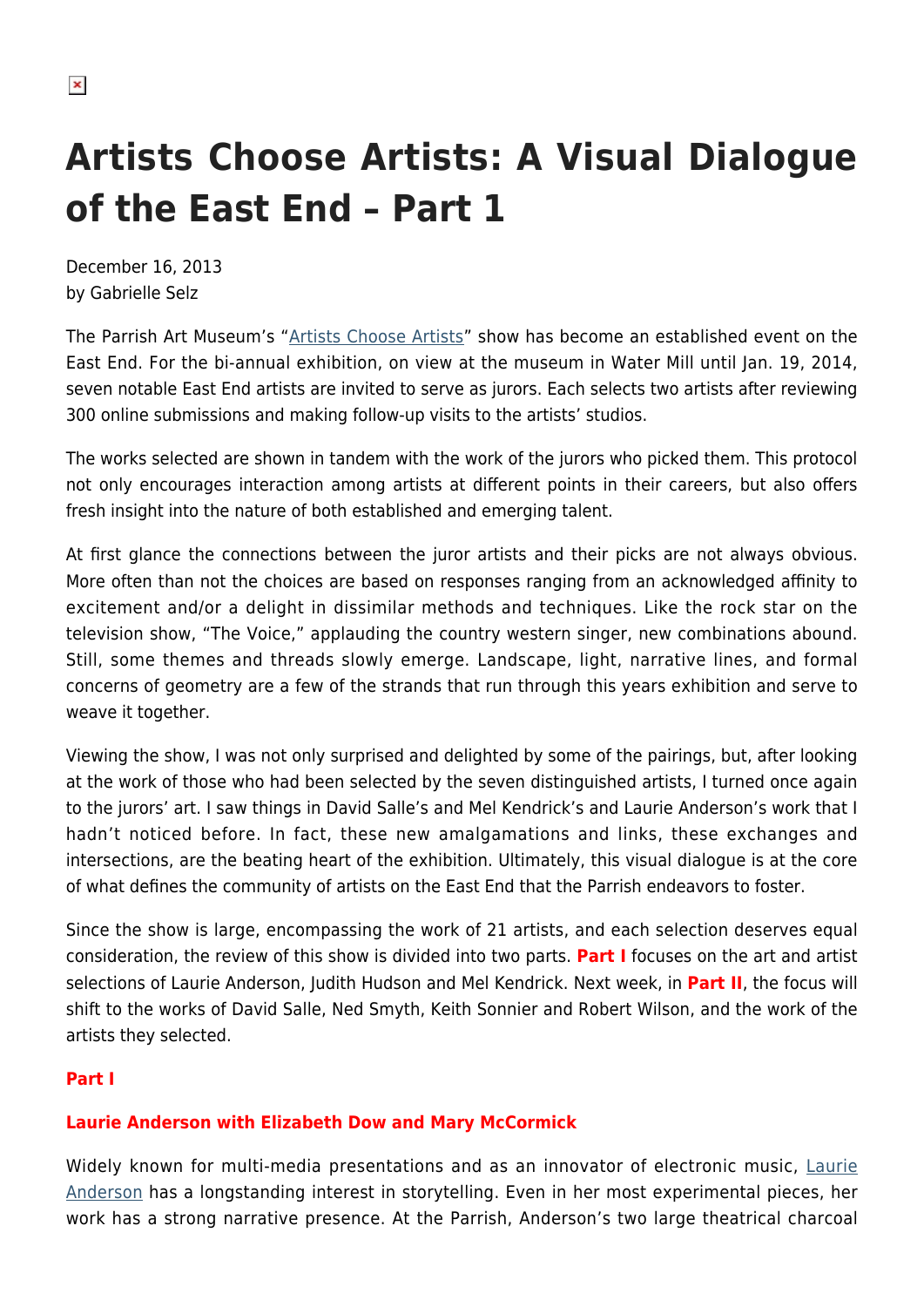drawings from her series, Lolabelle in Bardo, depict her recently deceased terrier, the beloved Lolabelle, traversing the realm of Bardo. "Bardo" is the Tibetan term for the liminal state—lasting 49 days—that takes place between the end of one life on Earth and the beginning of the next. Poetic and hallucinatory, Anderson's panels are dreamlike scenarios full of turbulent motion, expressive scratch marks and ghost-like imagery.

> $\pmb{\times}$ "Lolabelle in the Bardo, May 29, 2011" by Laurie Anderson. Charcoal on Paper, 124 x 172. Photo: Tom Kochie.

Though [Elizabeth Dow'](http://www.elizabethdowstudio.com/landscape.htm)s large landscapes are visual snapshots exploring the natural world, they, too, are concerned with motion and encapsulating atmosphere as it transforms matter. In her pieces as a textile artist and fine artist, Dow's work investigates "coverings," incorporating paint streaks, marks and dabs as highlights across the surface of her blurred landscape photographs.

[Mary McCormick's s](https://vimeo.com/79144692)mall paintings depict domestic scenes that seem almost dreamlike. Made from memory, McCormick's figures are seen from a distance, depicted against muted backgrounds that give her scenes an otherworldly quality. One painting in particular shows six coffins floating above McCormick's bed.

"We have four children, so that meant one for each of us," McCormick said of the dream that inspired this painting. It's a poignant narrative, and, as seen in the works of both Dow and Anderson, it depicts states of transition.

> $\pmb{\times}$ "Dream in a Blue Room" by Mary McCormick, 1985. Oil on canvas, 36 x 42 inches. Photo: Courtesy the artist.

### **Judith Hudson with Don Christensen and Christine Sciulli**

.

.

.

.

.

Judith Hudson is known for luscious, watery and luminous imagery that she often combines with pithy, contemporary text. Both of the artists she selected are exhibiting playful and imaginative installation works.

At the Parrish, Hudson presents seven new works from her Midsummer Night's Dream series, shimmering watercolors that embrace both words and figures in the fluid territory of theater.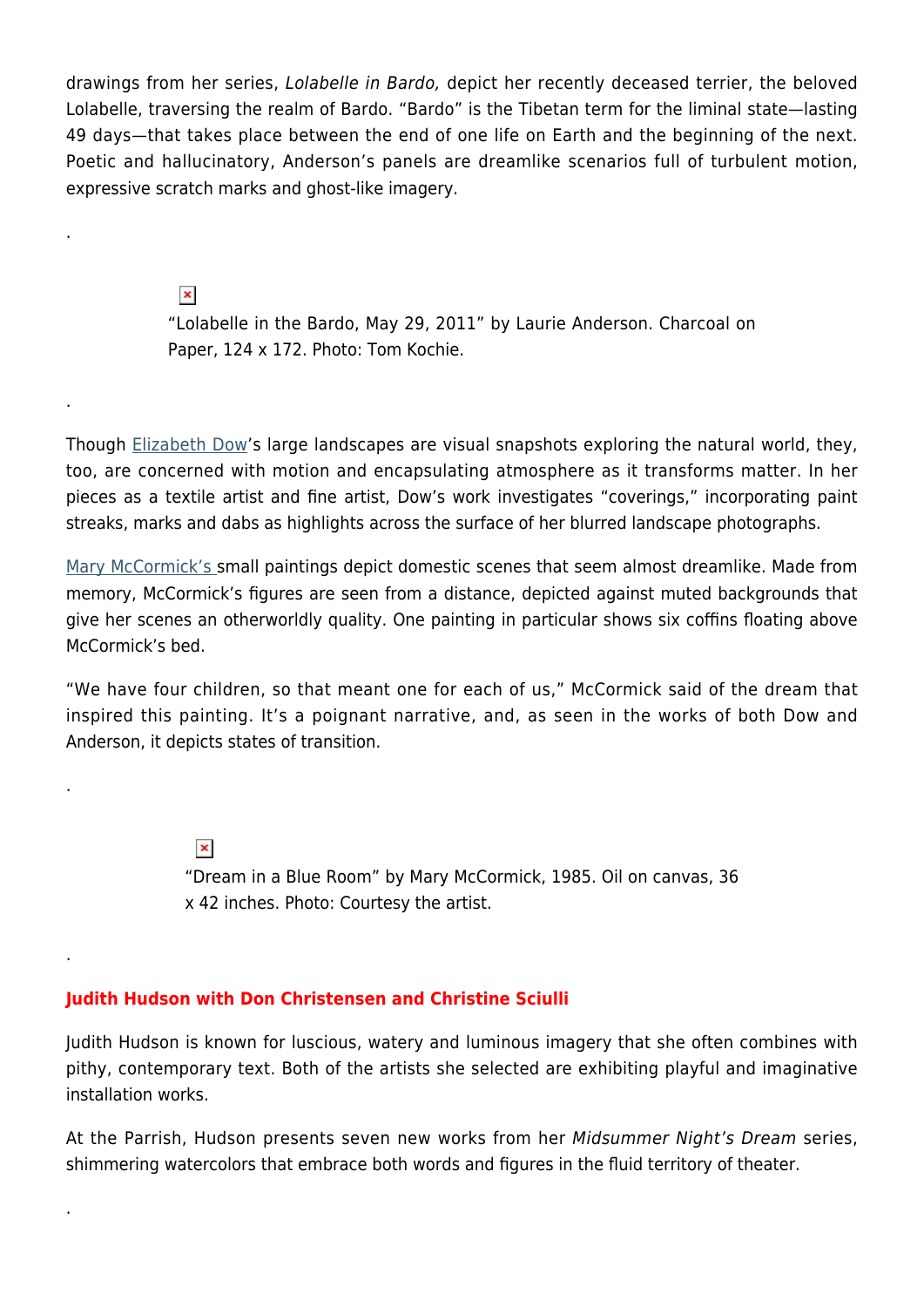Midsummer Night's Dream Series: "The eye hath not heard, the ear hath not seen what my dream was" by Judith Hudson, 2013. Watercolor on paper, 40 x 60 inches. Courtesy Salomon Contemporary, New York.

[Don Christensen's](http://www.donchristensen.com/recenWork.php) installation of acrylic geometric abstractions, painted on the top of wooden steps, benches and small table, is composed on the wall in a 3-dimensional interplay of geometry and symmetry. Titled, Top 40 these brightly colored surfaces literally "play" off one another like riffing in a musical jam.

> $\pmb{\times}$ "TOP 40 – 2013" by Don Christensen, 2013. Acrylic paint, oil paint, wood, wire, 120 x 138 x 25 inches. Photo: Michael Pintauro.

[Christine Sciulli's](http://www.soundandvision.cc) Engulf is a site-specific installation. In Sciulli's art, light activates and shapes the volume and depth of space. At the Parrish, the artist has built her own environment, a plywood box that enables her to project beams of light onto a crinoline shape. The tight enclosure allows the viewer to witness light as it spirals and fills the space until it becomes an engulfing presence. Then, as if being pulled down a tunnel, the light recedes.

### **Mel Kendrick with Elise Ansel and Eva Faye**

.

 $\pmb{\times}$ 

.

.

.

[Mel Kendrick](http://www.melkendrick.com) is known primarily for sculpture that combines a minimalist aesthetic with abstract design. In each of his three pieces on view at the Parrish, Kendrick has carved out the insides of blocks of wood or cement, then restacked the forms to create a final configuration whose interiors and exteriors are displayed together: a shape beside its hollowed out echo.

[Elise Ansel's](http://www.eliseansel.com) three paintings are vibrant expressions of abstraction. Using Renaissance and Baroque depictions of bacchanals as her jumping-off point, Ansel has reinterpreted master works of art (by Titian and Bellini) through the lens of abstraction. Like the great formalist painter Hans Hoffman, who taught his students to look at Rembrandt's light and dark shadows and replace them with corresponding colors, Ansel uses a rich palette and thick, gestural brushstrokes to translate these masterpieces into a contemporary vocabulary.

As homage and inspiration, the original composition remains the touchstone—the formal language where Ansel and her pre-existing depictions meet. Ansel's work is new pictorial exploration, but, like Kendrick, she integrates the shadow—in her case the masterwork—with her own images.